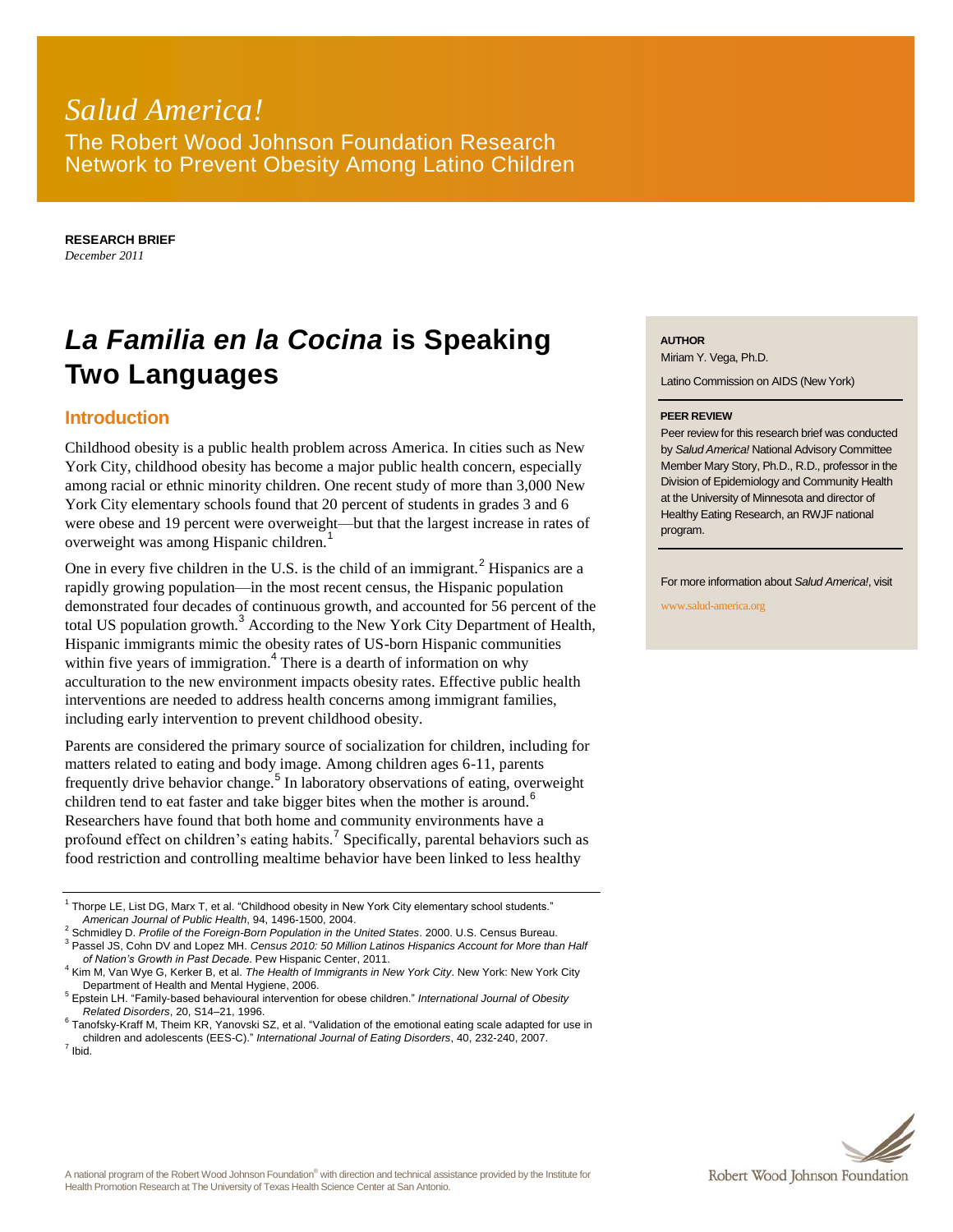eating habits among children. However, neither of these factors have been closely examined. Therefore, the home is clearly an important place to explore how nutrition and obesity messaging might help reduce obesity rates among Hispanic immigrants.

#### **PRELIMINARY RESEARCH RESULTS**

Our Salud America! pilot research project, "*La Familia en la Cocina* (The Family in the Kitchen)," aims to better understand knowledge, attitudes and communication behaviors related to food consumption and preferences among Latino parents and children, as well as the built and cultural environments in which they make decisions. We recognize the need to create, test and disseminate new interventions that reduce obesity rates for Hispanic immigrants, especially in terms of health communication around nutrition and obesity. To do this, we are conducting outreach and interview sessions with Hispanic mothers and children. With 50 mother/child pairs, we will conduct screening and intake sessions, administer a survey on various psycho-social variables (such as acculturative stress and attachment styles), calculate body mass indices (BMI), discuss a family eating scene, and create virtual shopping lists. Preliminary results for 20 pairs include:

- Surveys on acculturation and acculturative stress that have proven valid **elsewhere may not be useful in our study population.** Even in English, many of the children that were interviewed ( $n = 20$ ) did not understand the meaning of questions referring to "my cultural group." In Spanish, mothers had difficulty answering many of the questions because of a lack of comprehension of question intent.
- **A large gap exists in the manner in which a mother and child communicate.** Our interviews with mothers were conducted in Spanish and took longer, while interviews with the children were done in English and took much less time. Further analysis of interviews will help determine if such a communication gap exists when mothers and children speak with each other.
- **Many immigrant Latinas felt powerless to address weight issues.** Many mothers said they knew that they and their children were overweight, but few felt empowered to do anything about it. A few mothers noted that, although their children were overweight, they would not make it an issue as long as their child felt good about him or herself. Food choices were seen as rewards for good behavior; therefore there were limits to the guidance some mothers were comfortable giving. Many of the mothers also felt that choices around specific ethnic food were fixed and not changeable. Obesity and nutrition interventions should take into account these different perspectives, cultural values and language preferences (even within the same family).